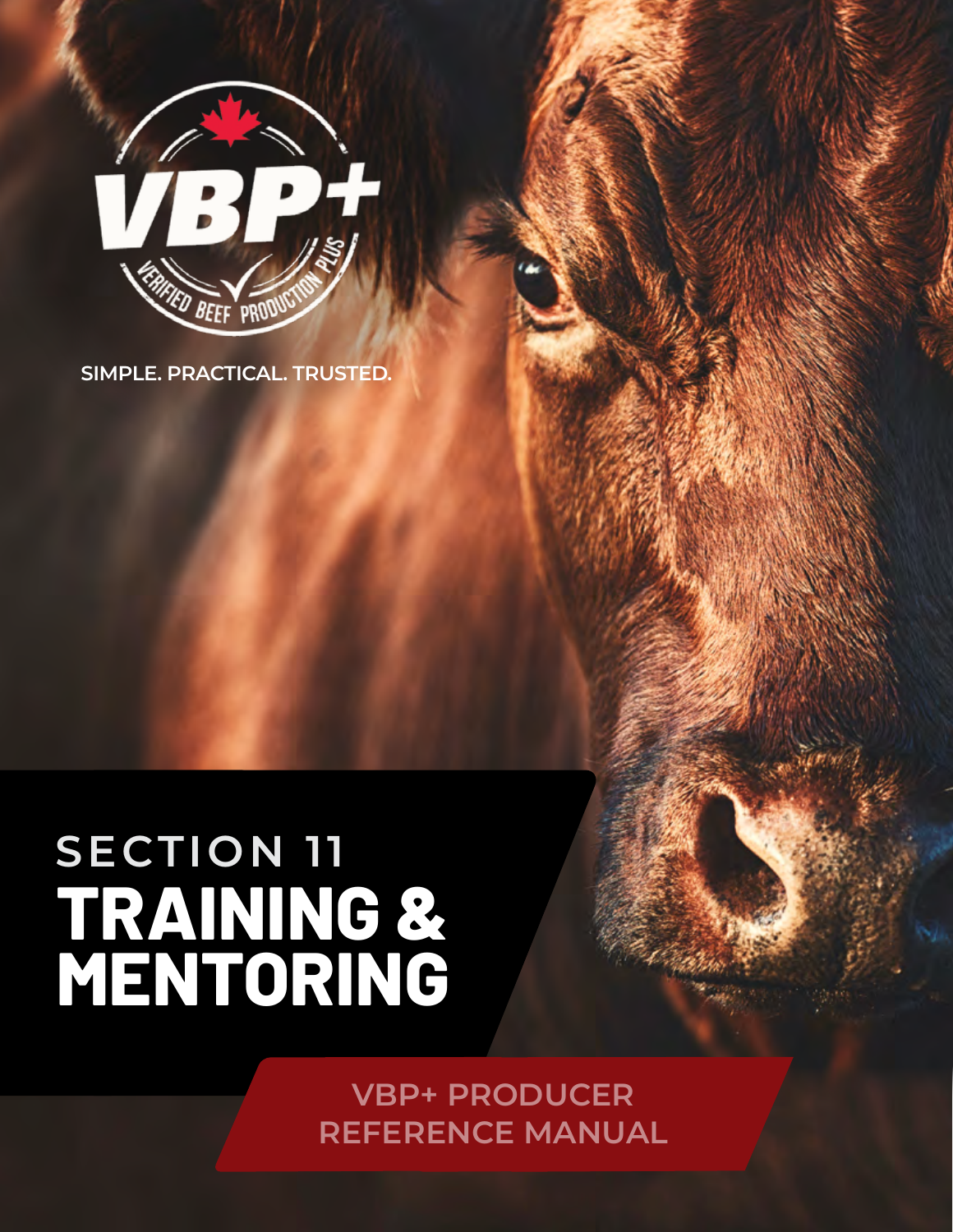# TRAINING & **SECTION 11** MENTORING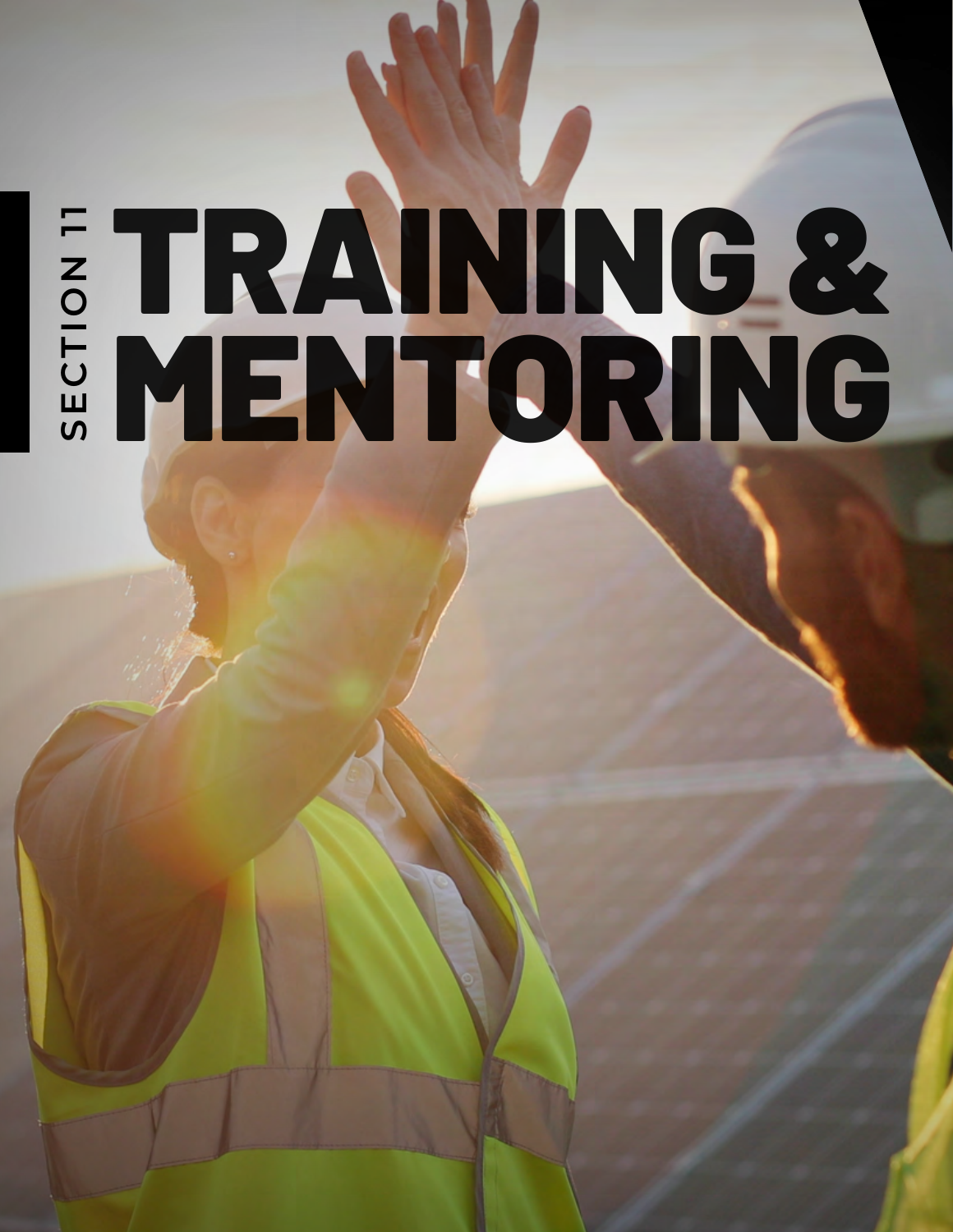### STAFF TRAINING & COMPETENCY

OCCUPATIONAL HEALTH & SAFETY

> ORGANIZATIONAL CULTURE & WORKING ENVIRONMENT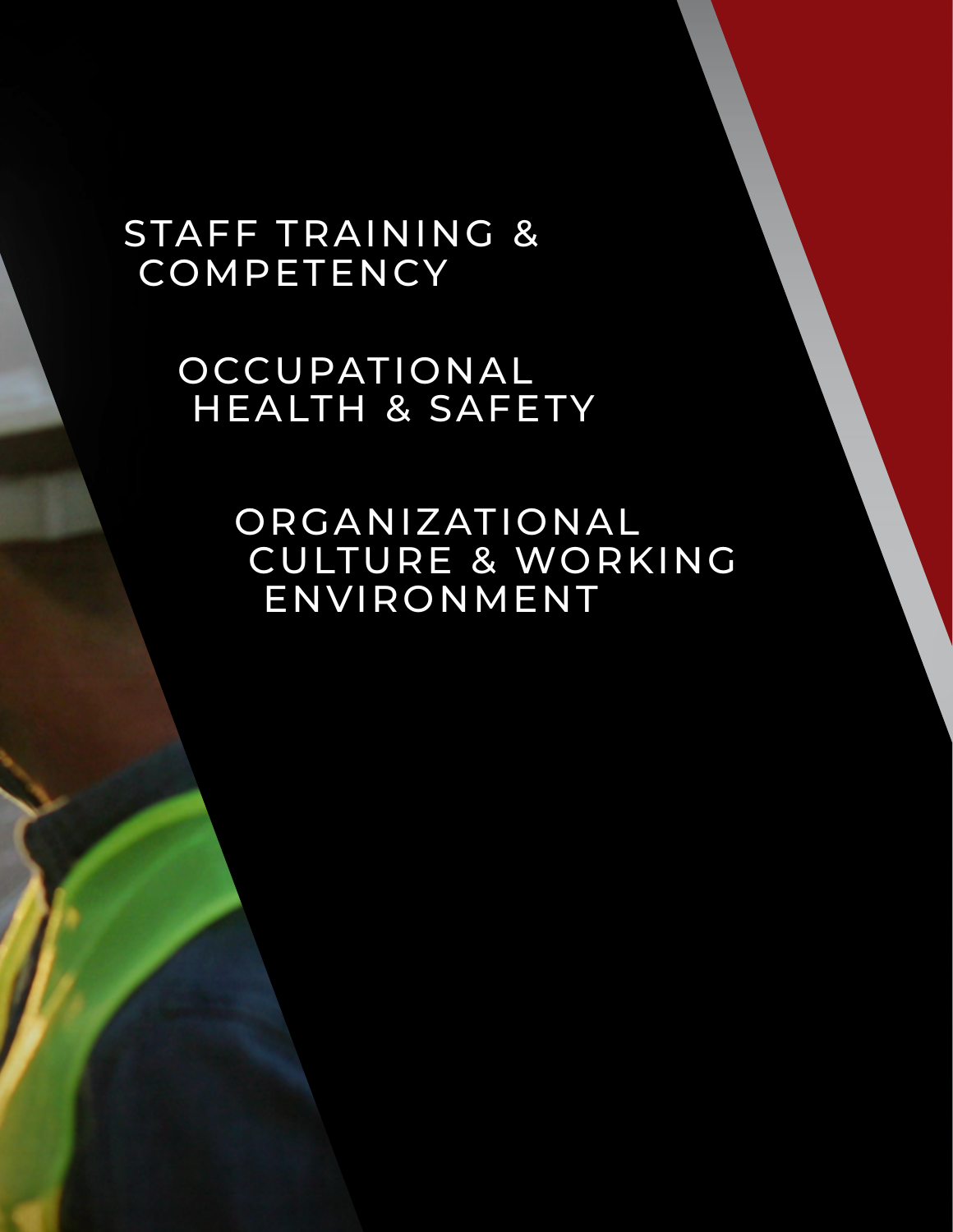

## **STAFF TRAINING** 01 **& COMPETENCY**



**Every worker should have sufficient skills and training to perform their job safely and competently, and the opportunity to improve and learn relevant new skills.**

It is the responsibility of an employer to ensure workers are trained to complete tasks in a safe, competent manner. The larger and more complex the operation, the higher the level of training required to ensure competency.

Operations are encouraged to review requirements for training records and understand the legal definition of "competent" in their province. Generally, for people to be considered competent in the health and safety aspects of their work, they will:

- Be qualified to do the assigned work because of knowledge, training, and experience
- Know the hazards and risks associated with the job or task to be performed; and know appropriate precautions and controls to mitigate them
- Be able to work in a manner that does not endanger their health and safety, or that of others
- Know the laws and regulations that apply to their work

(Source: Canadian Centre for Occupational Health and Safety)

Beef producers are encouraged to participate in continuous learning opportunities in order to hone the productivity and efficiency of their operation and the industry. The The Canadian Roundtable for Sustainable Beef (CRSB) recommends producers and their staff regularly undertake learning opportunities related to the Five Principles of Sustainable Beef Production:

- Food Safety & Quality
- Animal Care/Welfare
- K Natural Resources
- **Efficiency & Innovation**
- People & Community

#### **FORMAL TRAINING**

Formal training can take place through post-secondary education (i.e. diploma, degree), apprenticeship, certification (i.e. firearms PAL, first aid, VBP+), or licensing (i.e. Class 1, air brakes).

#### **ON THE JOB TRAINING AND MENTORSHIP**

For generations, agriculture knowledge has been passed on through mentorship, coaching and hands-on experience. On the job training can be extremely effective when a seasoned staff member mentors new hires, sharing insight on how to perform tasks and supervising early efforts.

#### **SELF-LEARNING**

Reading, completing short courses, and attending seminars/ webinars, or conferences enable self-learning. Networking with peers and subject matter experts, as well as involvement with industry committees or boards, also builds knowledge.

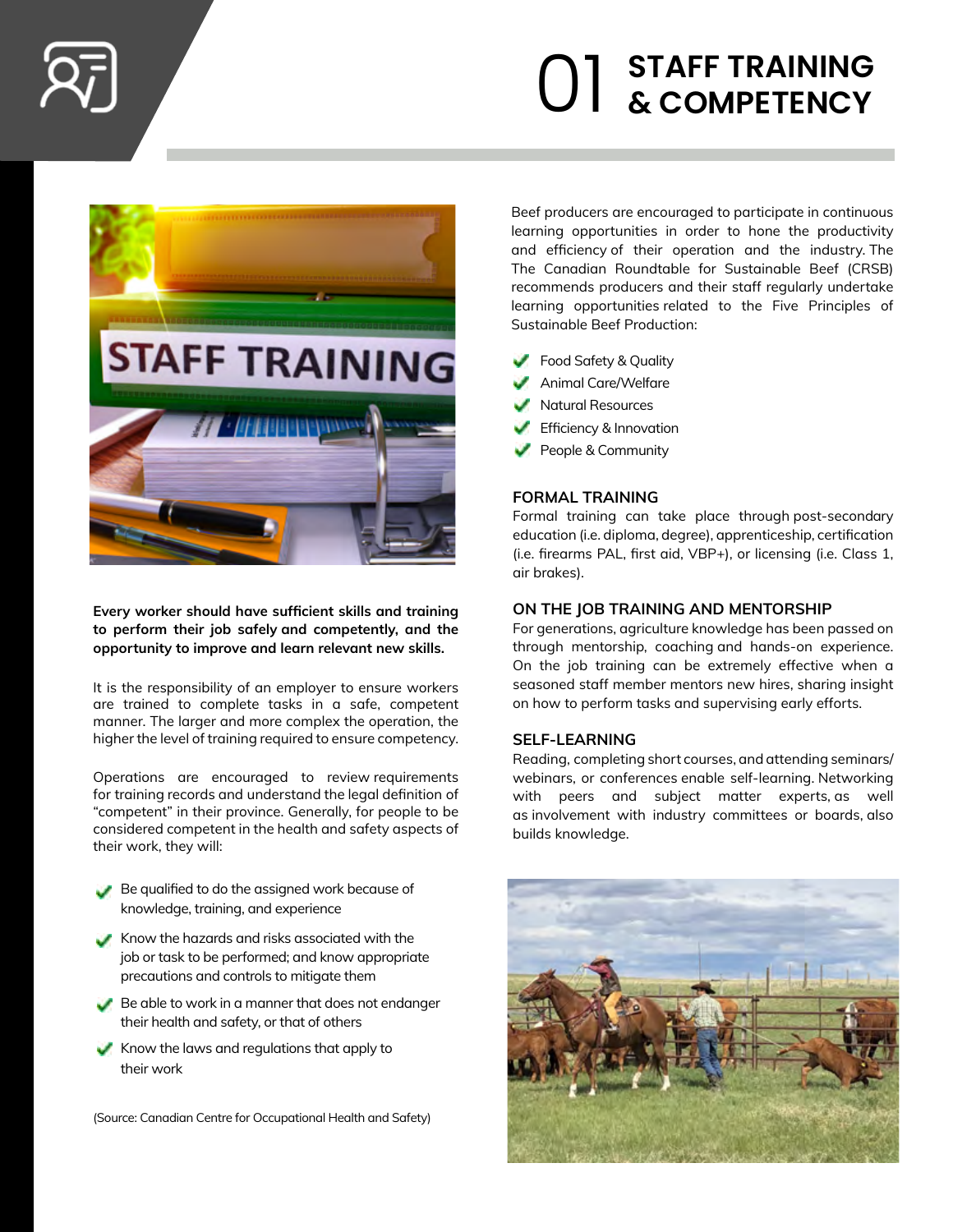## **OCCUPATIONAL HEALTH** 02 **& SAFETY**





#### **Strategies are implemented to minimize hazards and reduce the risk of accidents and injuries.**

Every workplace has risks that could pose a hazard, and employers are responsible for communicating hazards to workers. In collaboration with their staff, employers are encouraged to identify potential hazards and take steps to minimize associated risks. This helps protect workers, family members, and even friends that may help occasionally.

Employers should always exercise due diligence to prevent accidents, and workers are obligated to participate in safety programs. Common practices to ensure workplace safety include:

- **Providing PPE for workers (i.e. helmets, gloves, masks)**
- Conducting safety meetings and providing a positive safety culture
- Posting health and safety signage (i.e. "children playing", "confined space")
- Developing emergency response protocols and having first aid supplies available
- Developing standard operating procedures or safe work practices to prevent injury, equipment damage, or environmental spills
- Documenting "near misses" or "close calls" to prevent future occurrences
- **Practicing firearms safety (i.e. locked gun cabinets,** trigger locks, PAL training)

Depending on provincial OHS legislation and number of employees, producers may be legally required to develop a Health and Safety Program, which must include:

- A formal health and safety commitment statement
- Risk assessments
- Hazard control strategies
- **Descriptions of training programs**
- **Emergency response plan**

Many resources exist to help in creating a farm/ranch safety policy, including:

- **Farm safety training programs**
- **Provincial health and safety resources**
- Workers Compensation resources for injury prevention
- Life and/or disability insurance programs for workers
- Workplace Hazardous Material Information System (WHMIS) certification
- Certificate of Recognition (COR) program